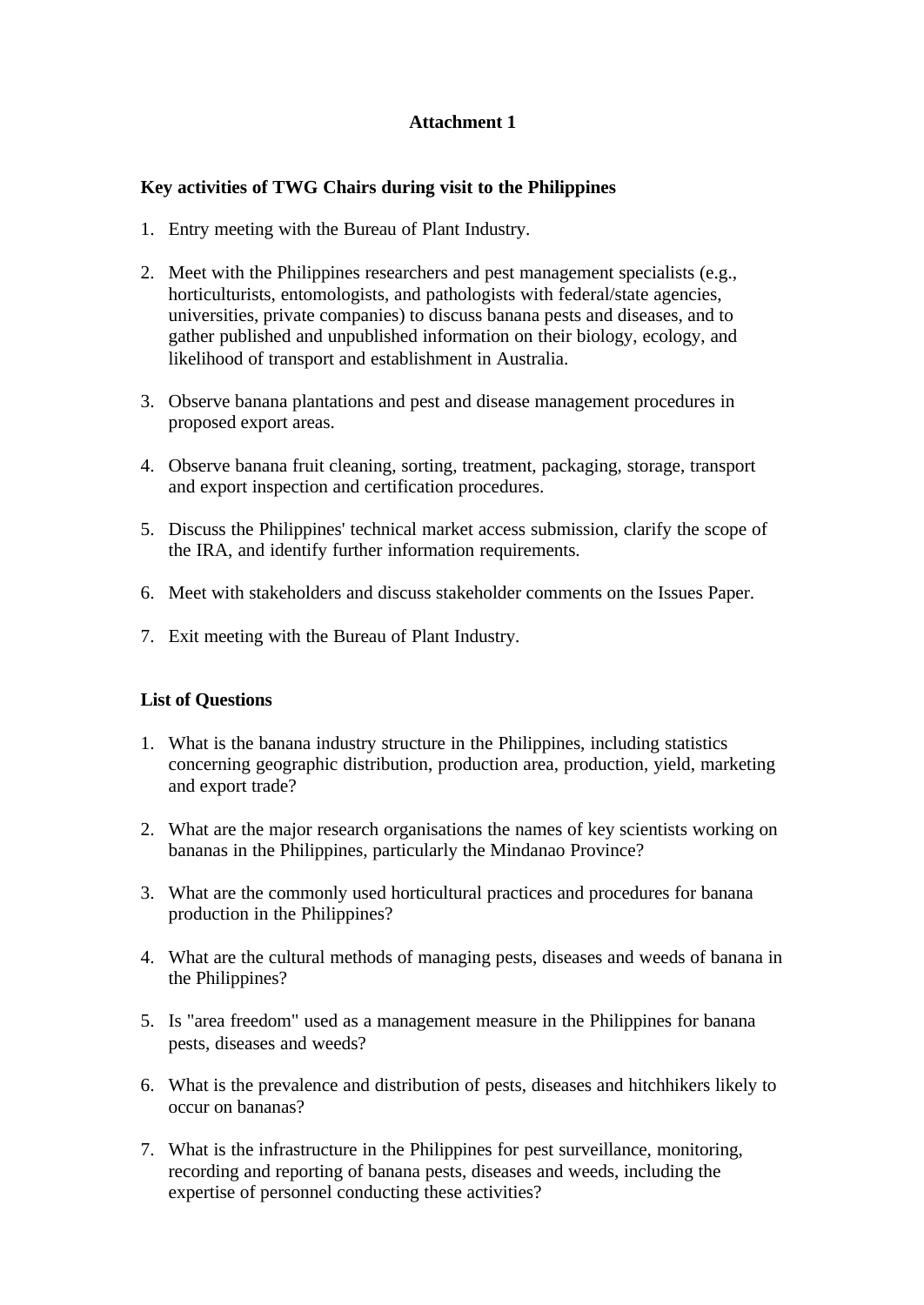- 8. What are the pesticide schedules used in the Philippines for managing arthropod pests, diseases, weeds and other pests?
- 9. Is "pesticide resistance" a problem in the Philippines and, if so, what measures are used to minimise the development of pesticide resistant strains of banana pests, diseases and weeds.
- 10. What is the procedure for registering pesticides in the Philippines?
- 11. What regulations exist to govern use of registered pesticides in the Philippines and how are these enforced?
- 12. What are the post-harvest chemical treatments used on banana fruit in the Philippines?
- 13. Are pesticide residues a concern and, if so, what are these pesticides and what measures are used by the Philippines and importing countries to monitor pesticide residues in or on export bananas?
- 14. How much biological and pest management information is available for banana pests, diseases and weeds in the Philippines?
- 15. What are the main sources of scientific and technical information on Philippines' banana pests, diseases and weeds and their management?
- 16. Has Philippines prepared data sheets on pests, diseases and weeds of bananas in the Philippines, including Moko, bugtok, freckle, black Sigatoka, banana bract mosaic, Panama disease, fruit flies, scale insects, mealy bugs and white flies, and vector/pathogen relationships?
- 17. Can banana fruit act as a source inoculum of banana bract mosaic virus and, if so, can vectors acquire the virus from the fruit and transmit to banana plants?
- 18. What role does banana fruit play in spreading Moko disease in the Philippines?
- 19. How many strains of the Moko bacterium occur in the Philippines?
- 20. How long can the Moko bacterium survive in soil?
- 21. What are vectors of the Moko bacterium in the Philippines and what is their role in spreading Moko?
- 22. What are the alternative hosts of Moko bacterium in the Philippines?
- 23. Can Bugtok bacteria infect cavendish bananas, if so, what is the prevalence and distribution of this disease and how is this disease managed in the Philippines?
- 24. Are banana floral remnants infected/infested with Moko and bugtok bacteria and, if so, how long can these bacteria survive in floral remnants?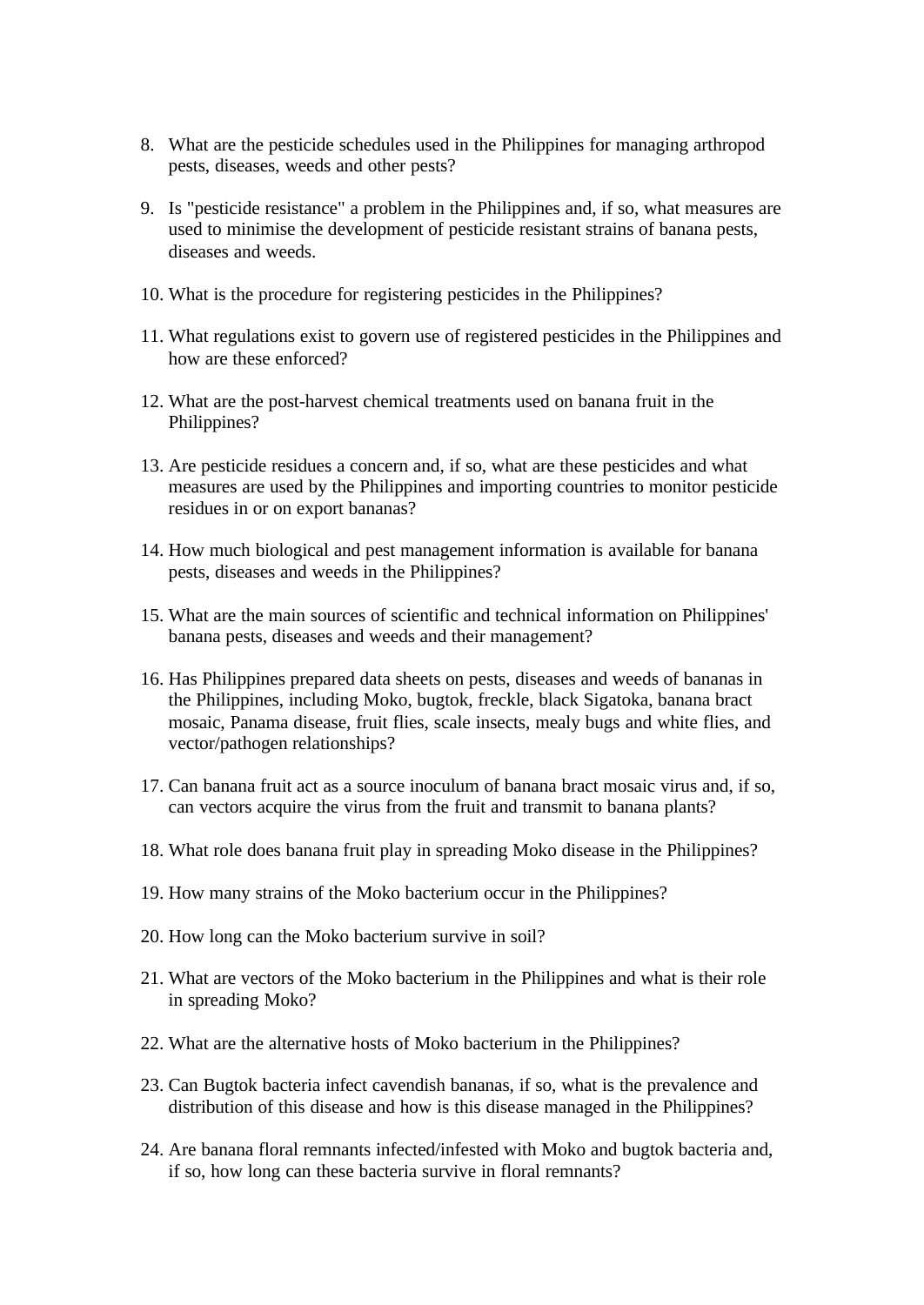- 25. Which species of fruit flies are known to infest bananas in the Philippines?
- 26. At what stage do bananas become susceptible to these fruit flies?
- 27. Are these fruit flies able to lay eggs in hard green bananas?
- 28. What procedures are used, and how effective they are, in ensuring that packed bananas are free from materials such as leaf trash and contaminated soil, which may act as a source of inoculum for plant diseases (e.g. black Sigatoka, Panama ) and other pests.
- 29. What are the Philippines quarantine conditions for movement within the country of banana plants, fruit, used farm machinery and containers to exclude pests and diseases?
- 30. Does the Philippines government and/or industry require certification and registration of banana plantations and, if so, what are measure are required for these purposes?
- 31. Are the Philippines' banana growers/plantation managers required to keep records of pest and disease occurrences and pesticide applications.
- 32. Are there any environmental concerns in the Philippines associated with the production and consumption of bananas and, if so, what measures are used to address such concerns?
- 33. Does the Philippines' government and/or industry has an environmental policy for addressing environmental concerns with banana production?
- 34. Is information available on the occurrence in Philippines of hitchhikers (snails, frogs, snakes, geckos, rodents, spiders, etc) in packed bananas and associated with packing cartons and shipping containers, etc?
- 35. What is the prevalence and distribution of feral and native banana plants in the Philippines?
- 36. Is true viable seed found in the banana varieties nominated for export to Australia, particularly when commercial plantations are in the vicinity of pollen source from wild seeded species?
- 37. Does Philippines import bananas and, if so, what are Philippines' import conditions for bananas?
- 38. What are the other importing countries' requirements/protocols for the importation of Philippines bananas to address their quarantine concerns?
- 39. What have been importing countries quarantine concerns with banana imported from the Philippines?
- 40. How is Philippines meeting importing countries quarantine requirements?